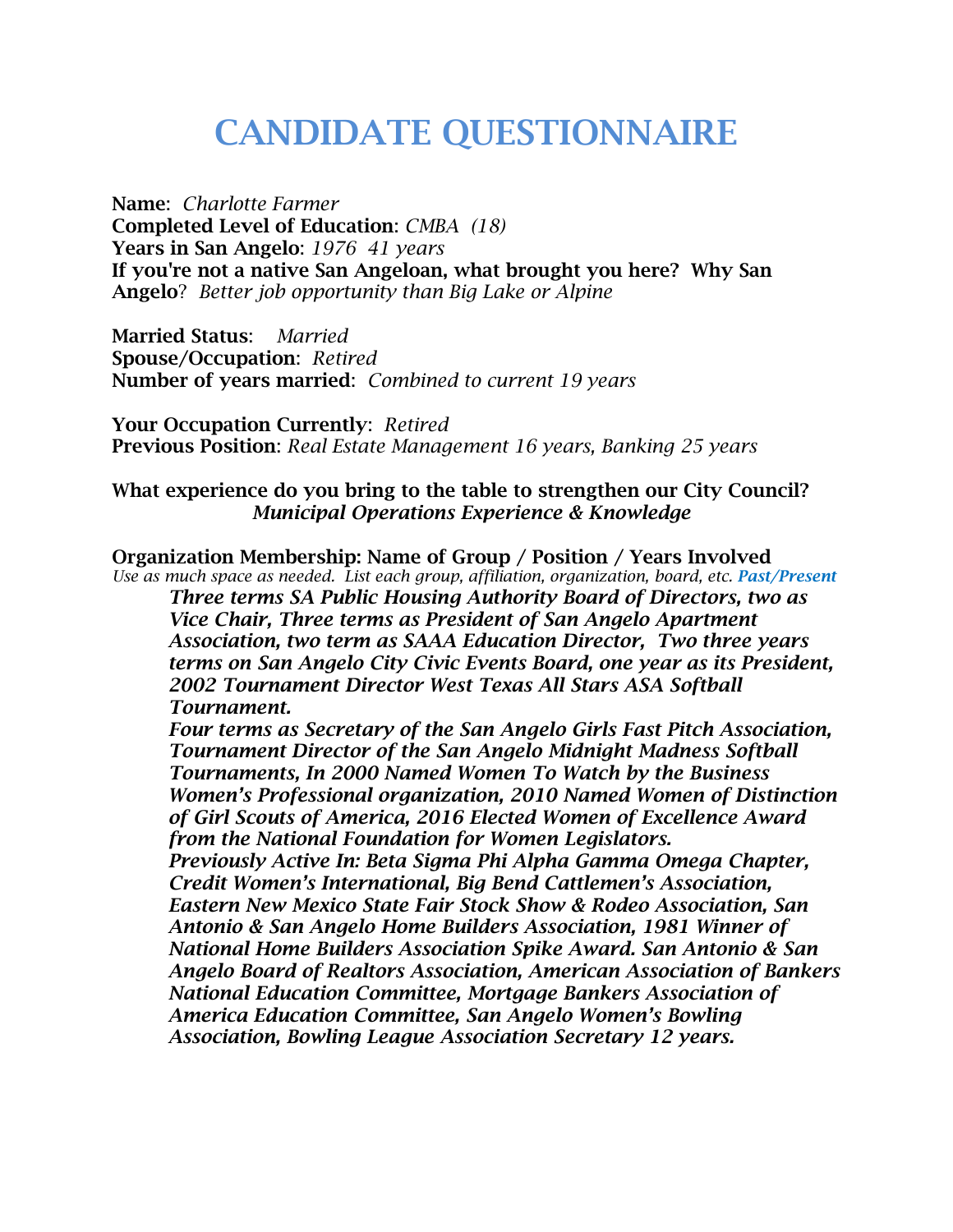#### *Currently Serve: City GASBY 45 Retirement Committee, City Audit Committee, City Investment Oversite Committee, and City Facilities Review Committee*

**Church Affiliation***: Glen Meadows Baptist* **Position Held or Membership**: *Since 1989*

### **What do you feel is your greatest accomplishment personally to date**?

*Personally would be my children and the way they live their lives through Christ and example. Professionally would be The Texas Bank Sports Complex, & The Hickory Water Field for long term water supply.*

#### **What do you enjoy doing the most**?

*Family time playing board games, dominoes and cards along with Bar-b-Ques. Quilting homemade gifts and baby blankets. Growing a garden full of veggies, canning.*

# **Where's your primary focus or concern outside of city issues**?

*Family, Faith and genealogy. I am very concerned our way of life & Christianity are being threatened and under minded without our knowledge. I would like to see more involvement from our local church's in keeping us informed of these threats.*

# **As a Candidate for City Council/Mayoral position, what prompted you to run**?

*WITH MY LAST RUN FOR City Council I announced it would be my last because it was time to step down. Then the realization that four slots and now five of the seven would be up for election made me realize that with the constant change in city staff it might be wise for me to run for Mayor with my knowledge and experience in city issues at hand past, current and future.*

#### **What do you believe to be the biggest mistake this current Council has made in the last few years**?

*Failure to keep the public informed in depth as to the problems with lack of qualified applicants on the trash contract. Better explanation in "laymen's" terms of the legal issues in the RFP bidding process*

# **How would you have handled the issue you stated above**?